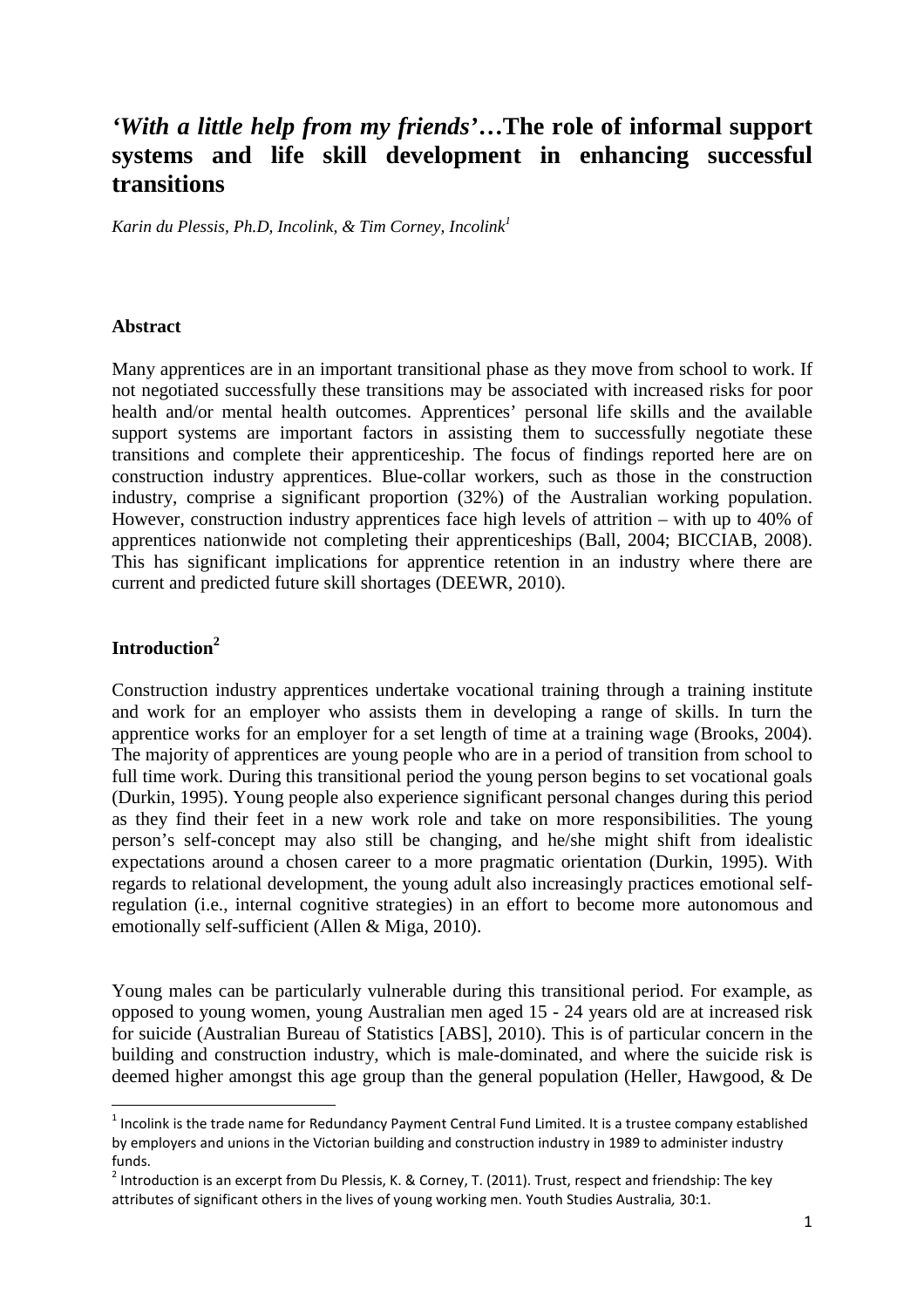Leo, 2007). In addition, due to gender-role socialisation many young men value the importance of being self-reliant and are often reluctant to seek help for health or mental health concerns (Du Plessis *et al.,* 2009) – a factor which place them at additional risk during this transitional phase.

A number of people are important in the social network of young people, including friends, peers and other adults, which are often seen as role models (Arnon, Shamai, & Ilatov, 2008). These role models/significant others could take the form of parents, teachers at a training institute, employers, site officials (e.g., shop stewards, OH&S representatives), work colleagues, formal/informal mentors in the workplace, as well as other peers or significant others such as family members/relatives/romantic partners (Corney & Du Plessis, 2010). In general, close relationships are characterised by a mutual interdependence, social support and psychological attachment (Wieselquist, 2007). People who are closely connected mutually relate to each other, and have relationships which are characterised by openness, trust, selfdisclosure, friendliness and respect (McCann & Baker, 2001). Research indicates that respect remains an important and valued characteristic of close relationships across the lifespan (Blieszner, 2000). During adolescence the peer group becomes significantly more salient and belonging to a peer group forms an important part of the developing adolescent's identityseeking process (Durkin, 1995). Although the peer group remains important in young adulthood the young person increasingly moves away from the support of a circle of peers developed at school. There is also a marked shift during this period toward intimate and close romantic relationships (Masten *et al.,* 2004). These romantic relationships may have some of the same characteristics eminent in close friendships, namely trust, support, closeness and friendship (Larson, Whitton, & Hauser, 2007).

Social support in close relationships consists of a number of different domains, including "emotional support, appraisal and affirmation, informational assistance, intimacy, comfort, and physical affection" (Hale, Hannum, & Espelage 2005, p.276). Friendships and close relationships are maintained through the provision of social support to each other (Fehr 2000), and the structure and content of these social networks provide the individual with 'social capital' ("the goodwill available to individuals or groups" (Feeney & Bozeman, 2008, p.1652). Research indicates that supportive relationships and enhanced network ties are associated with lower levels of psychological distress, improved academic adjustment, career development and job opportunities (e.g., Ruegger, Malecki, & Demaray, 2010; Feeney & Bozeman 2008; Umberson *et al.,* 1996). Supportive relationships act as a barrier to developing poor psychological health, and improve individuals' resilience (e.g., Murray-Harvey & Slee 2007). Parental support is specifically associated with better academic adjustment, higher self-esteem and lower depressive symptoms, whereas support from the peer group manifests as a lower presentation of depression (Ruegger *et al*., 2010).

Parents and extended family continue to play an important support role in the lives of young adults (Arnon *et al.,* 2008). For example, recent Australian research indicate that 70% of parents (of adult children aged 23 - 24) believed that they provided emotional support to their sons and daughters. In the same study an even higher proportion (85% - 88%) of young adults aged 23 - 24 indicated that they sought emotional support from their parents (e.g., their parents listen to them and/or help them with problems) (Vasallo, Smart, & Price-Robertson 2009). Ross and Mirowsky (2002) found that when people report high levels of emotional support in their lives, their subjective expectations are that they will live longer lives. This is based on people's belief that if you have someone who cares for you they will take care of you when you are not well, and this causes people to have a greater sense of security about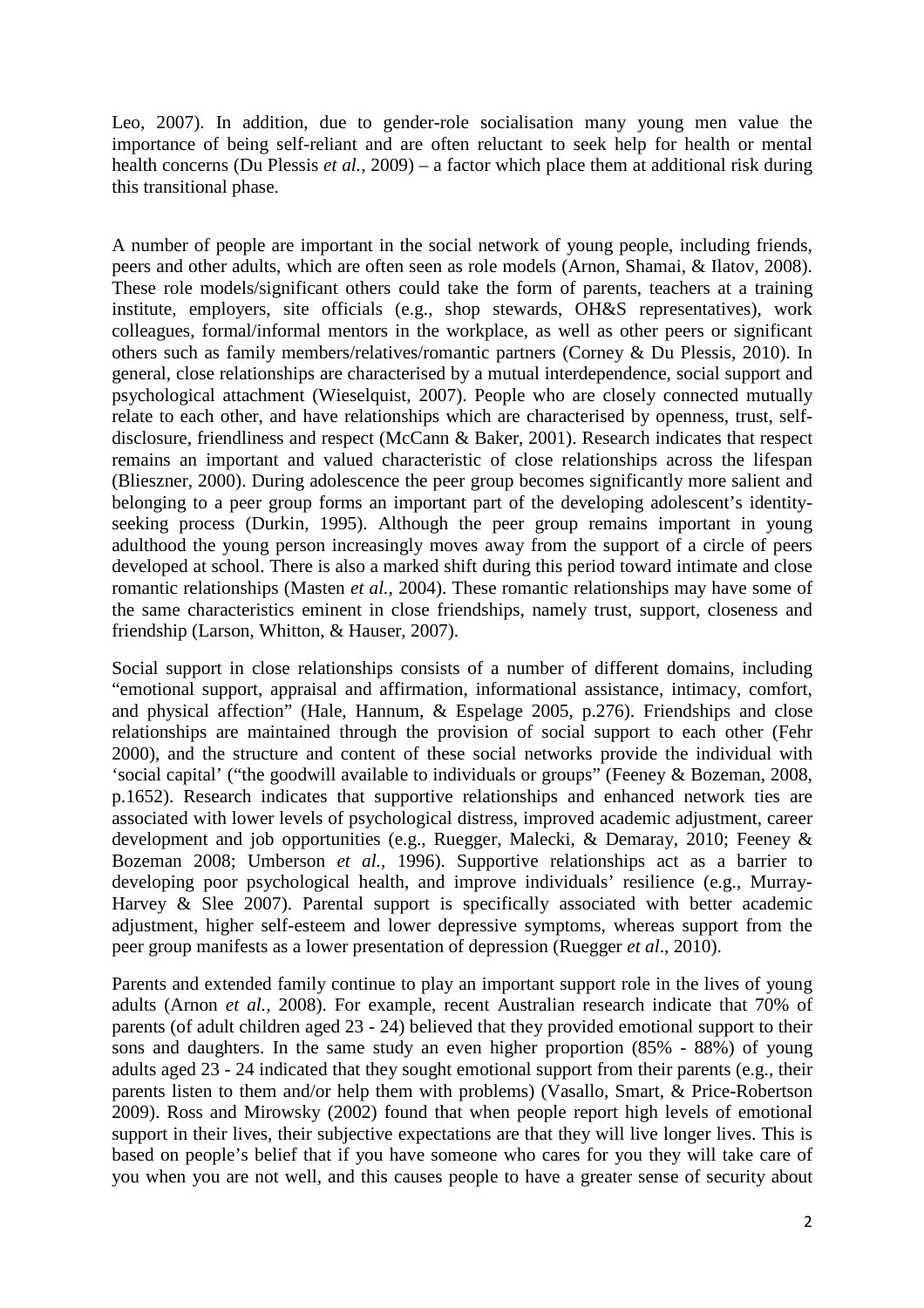surviving future health crises (Ross & Mirowsky, 2002). Conversely, a perceived lack of emotional support place people at risk of isolation and decreases people's subjective sense of well-being and longevity.

Although researchers have identified the importance of social networks in providing social support which assists with psychological and physical well-being, the social support domains which specifically affect physical health have been less clear (e.g., Franks, Campbell, & Shields 1992). However, recent research indicates that 'belonging' (as a factor of emotional/social support) specifically predicts health, with young men specifically experiencing fewer health-related symptoms when they have a sense of belonging (Hale *et al.,* 2005). This is in line with attachment theories which predict the presence of significant others, and the connectedness experienced with significant others, produces a sense of security (West & Sheldon-Keller, 1994). In contrast, when young men are isolated or disconnected from their social networks they are at increased risk of poor health and mental health outcomes during this transitional phase (e.g., Durkin, 1995).

As noted above, young apprentices are in a transitional period as they move from school to work. If not negotiated successfully these transitions might be associated with increased risks for poor health and/or mental health outcomes. The support systems available to apprentices are of particular importance in assisting them to successfully negotiate these transitions and successfully complete their apprenticeships. Numerous studies have focused on support during adolescence (e.g., Allen & Miga, 2010; Arnon *et al.,* 2008; Rueger *et al.,* 2010) with college students (e.g., Hale *et al.,* 2005; Larson *et al.,* 2007; Wieselquist, 2007) or with adult populations in general (e.g., Ross & Mirowsky, 2002; Umberson *et al.,* 1996) however, it is less clear in what way young working men, particularly male apprentices (who are deemed to be at higher risk than young women, e.g., suicide risk – ABS, 2010) engage with significant others during this period. Research indicates that peers, parents and romantic partners play an important supportive role during this phase. However, it is not clear whether there are any particular characteristics that young men value when they search out a significant other for support, particularly in the work and training context.

## **Industry-based research and program**

## *Research*

The aim of the research was to gain a better understanding of close relationships in this population of male construction industry apprentices, to describe the preferred characteristics of significant others, and to gain a better understanding of the manifestation and role of these relationships in their lives.

Data was gathered through a questionnaire delivered by two apprentice support workers who conduct a life skills presentation (see *Program* for more detail) in Technical and Further Education (TAFE) colleges. 146 Male apprentices were surveyed, the majority of which were in their first year (74%), lived with their parents (73%) or partner (14%) and were Anglo-Australian (92%). The mean age was 20 years (*SD* = 5.89), with 73% of respondents under the age of 21. For further survey detail refer to Du Plessis and Corney (2011).

# *Life Care Skills Program*

All first year construction industry apprentices in Victoria receive a 1.5 hour life care skills presentation from Incolink's apprentice support workers in their respective TAFEs. The life care skills program is federally funded with the overarching aim of reducing suicide in young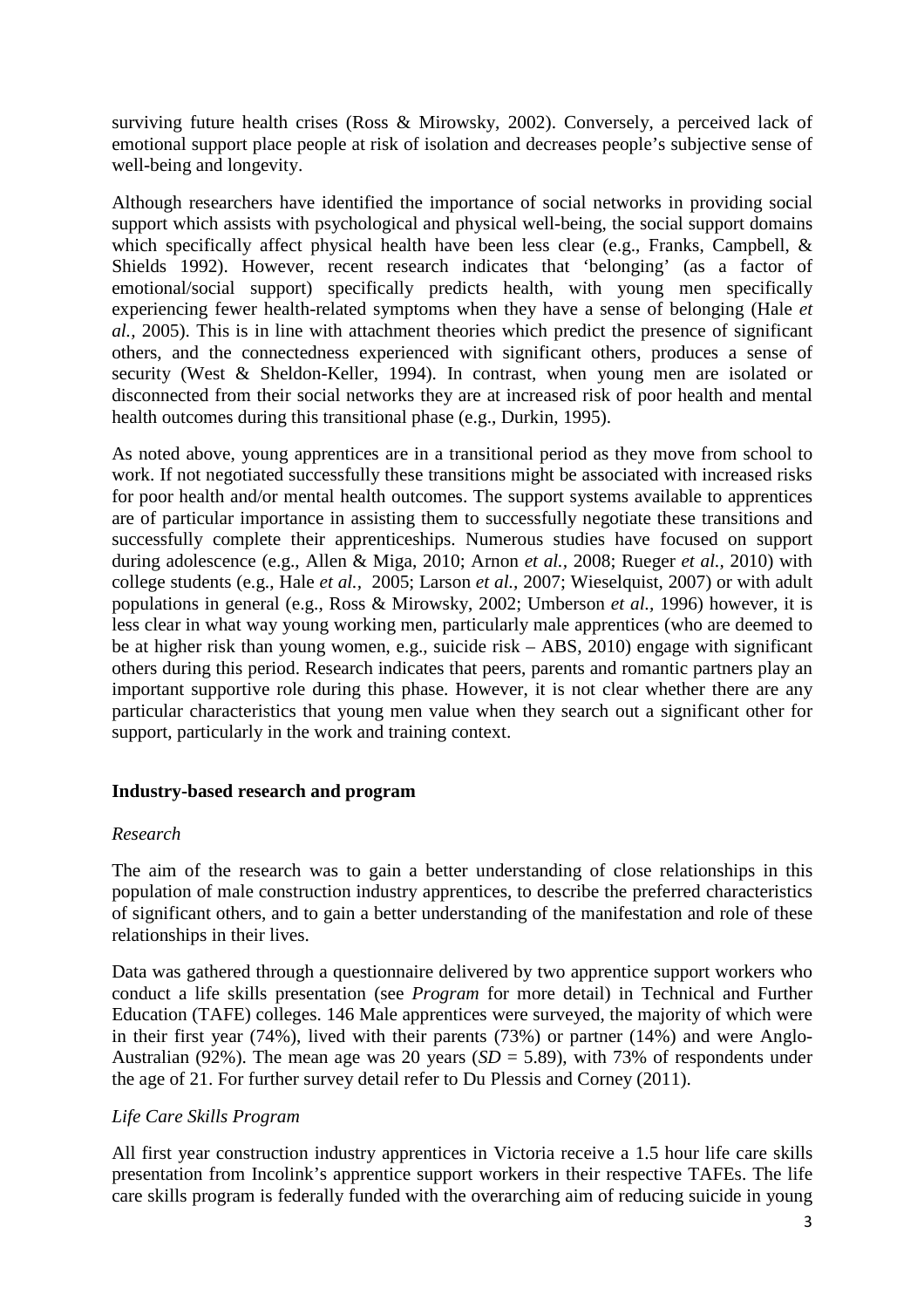men. These interactive and educational sessions focus on a range of domains relevant to young men's health and wellbeing, including relationships, finances, drugs and alcohol, bullying and depression. Life care skill sessions focus on building resilience by developing apprentices' knowledge around these topics. One of the explicit aims of the program is to highlight the importance of accessing appropriate support services, including from peers and significant others. Another key aspect of the program is to develop a culture of supportive peer networks – *where mates look out for mates*.

The life care skills program was externally evaluated by Victoria University in 2010, and focused on longitudinal (6 months to 2 years) retention of program messages by using interview data ( $N = 18$ ) and a self-report questionnaire ( $N = 119$ ).

The results of the research and external evaluation of the life care skills program are discussed below.

#### **Findings and discussion**

#### *Who do apprentices turn to for support?*

Findings from the external evaluation indicate that the majority of apprentices (90%) are able to identify sources of support and that they find other people's advice useful when solving their own problems. Peers, family members and romantic partners were the main people that young working men turned to for social and emotional support. Additional sources of support could also be found in the workplace in the form of employers, co-workers, shop stewards, site officials and teaching staff who often act as natural mentors in the lives of young apprentices. This is in line with other research on close relationships (e.g., Durkin, 1995; Larson et al., 2007).

The 'support' included discussing the events of the day, turning to someone that would help them with their problems, and trusting someone with a secret. The key attributes of these relationships with other significant adults were trust, respect and friendship, with the gender of the support person of lesser importance. Irrespective of who the apprentice chose to share a secret with, trust was a key aspect of that relationship. Trust is future-oriented and impacts on the longevity of a relationship (Wieselquist, 2007). These significant adults were important to apprentices because they could be trusted, and conversely the trust that they have in these people contribute to the significance of these relationships. Findings from the external program evaluation confirm this and indicate that for apprentices close significant others, such as friends and family members are trusted sources of support.

#### *Social isolation in 10% of apprentice population*

Whilst most apprentices were able to find social support in their significant others, the study indicates that 10% of apprentices were identified as 'at risk' of social isolation, as they did not have anyone to turn to for support or who they could trust with a personal matter. This figure is confirmed by the external program evaluation which also found that 10% of apprentices did not have anyone that they could turn to for advice or support. Previous research indicates that social isolation and detachment from social networks has detrimental outcomes for individuals' wellbeing and decreases resilience (e.g., Ryff, 1995; Larson et al., 2007). When facing obstacles these socially isolated apprentices might have no one to turn to for support, and this could place them at risk, not only for poor health and mental health outcomes, but also for non-completion of their apprenticeship. In turn, non-completion could detrimentally affect their work skill development (Hill & Dalley-Trim, 2008) and subsequently lead to further skill shortages in the building and construction industry.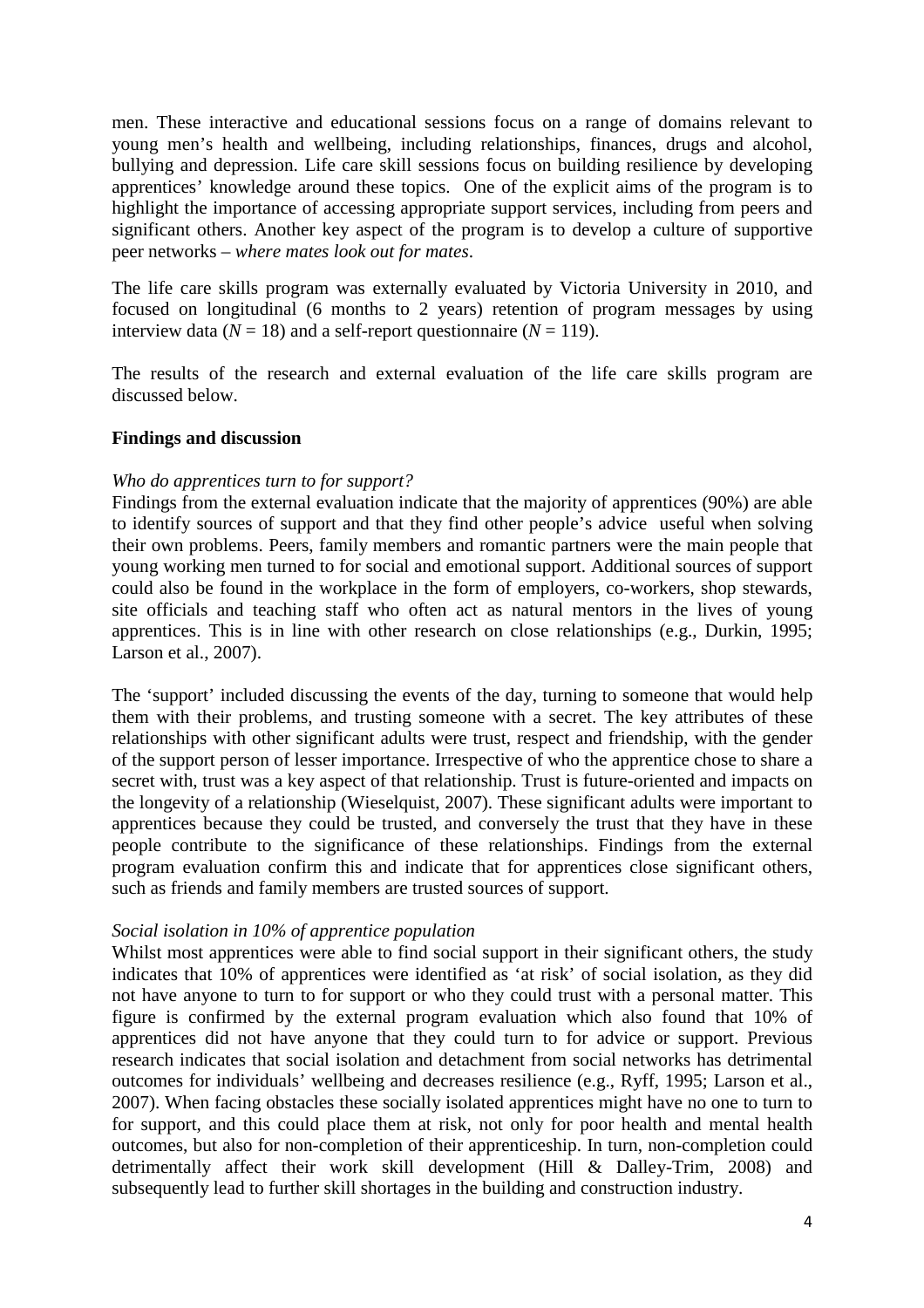### *Mates looking out for mates*

Whilst there is still some reticence amongst young males to seek support for health and mental health issues (e.g., Du Plessis et al., 2009), social support networks play an important role in enhancing resilience and linking to information about formal/professional support structures. In general, young men are often able to identify a troubled peer, but this does not always translate to active support.

In addition to increasing self-help behaviour, it was an explicit aim of the life care skills program to enhance peer-support. The life care skills program aims to increase young men's knowledge about a range of potential factors affecting their health and wellbeing. The program evaluation indicates that apprentices who had undergone the program were able to identify a range of signs of 'someone doing it tough', (i.e., anger, aggression, signs of stress, being withdrawn or disinterested). Findings from the external program evaluation also found that one of the key messages retained by apprentices was the importance of looking out for mates and asking them about how they are going. In interviews some apprentices further indicated the importance of peer support, looking out for peers' wellbeing and directing peers in need to appropriate professional support services. As such, the limited data would appear to suggest that interventions, such as the life care skills program, are beginning to contribute apprentices increasingly looking out for their 'mates'.

## **Conclusion**

The results from both the research and the external program evaluation concur that supportive relationships are important in the lives of young working men. Supportive relationships provide a sense of belonging and contribute to building young men's resilience to face transitional challenges. The research reported here highlights the value of bolstering existing relational networks, for example, by equipping apprentices with skills and knowledge about risk factors for poor mental health so that they can provide peer-based support and referrals. Future research could attempt to quantify the role of supportive networks in apprentice completion. The research, also, did not explore the role of stressful relationships, which are purported to have a very different effect on youth resilience (e.g., Murray-Harvey & Slee, 2007). Future research could explore the effect of both supportive and stressful relationships on apprentices' resilience, and again attempt to quantify their results in relation to attrition.

The findings from the external program evaluation emphasises the relevance of developing tailor-made programs for young men which focus on the specific transitional issues that they might face in their context (e.g., bullying, relationship issues, financial issues). Future research could also examine the applicability of the life care skills program to other vulnerable groups of apprentices (e.g., service industry apprentices).

Finally, the findings highlight the need for increasing resources for socially isolated apprentices who might not benefit from current *informal* social support structures. These apprentices are most socially isolated (i.e., they have no one to share their problems with and they do not have ready access to information provided by informal support networks), and are most at risk of poor mental health outcomes and non-completion of their apprenticeship. In addition to expanding the reach of tailor-made programs (and thereby influencing traditional male-dominated work cultures to be more encouraging of help-seeking), and identifying those at risk, it is evident that for these 10% of young apprentices alternate support structures need to be developed. For example, this could include formal industry-based programs such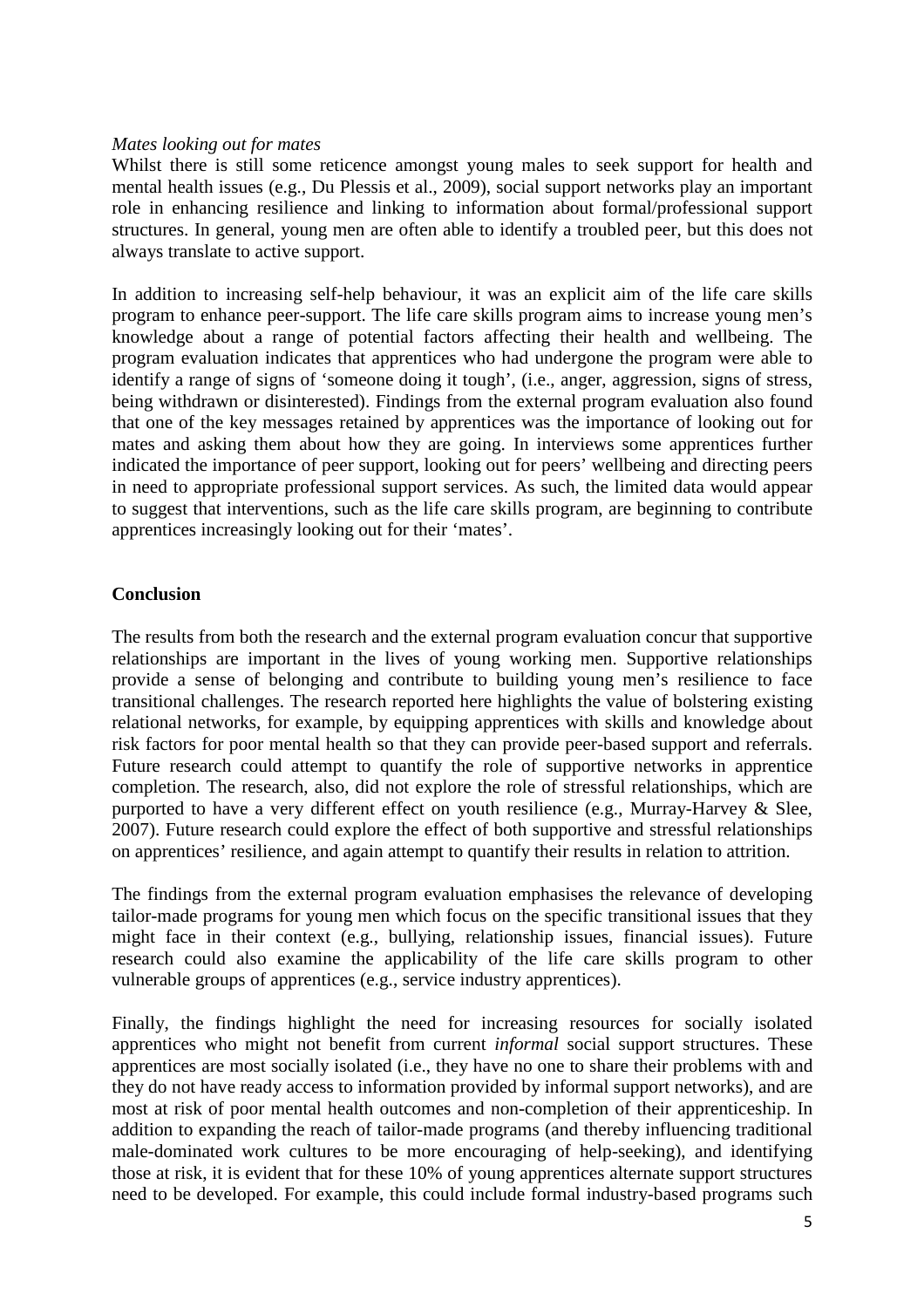as mentoring, buddy systems or online support. In particular, it is hoped that the new Victoria-based Apprentice Support Officer roles (DEECD, 2010), developed under COAG national partnership initiatives, could assist in meeting apprentices' need for support, especially amongst isolated young workers.

# **References**

Allen, J.P. & Miga, E.M. (2010). Attachment in adolescence: A move to the level of emotion regulation. Journal of Social and Personal Relationships, 27:2, 181–190.

Arnon, S., Shamai, S. & Ilatov, Z. (2008). Socialization agents and activities of young adolescents. Adolescence, 43:170, 373-397.

Australian Bureau of Statistics [ABS]. (2010). Causes of death, Australia,suicides 2008. ABS Catalogue No. 3303.0, Retrieved 6 January 2011 from http://www.ausstats.abs.gov.au

Blieszner, R. (2000). Close relationships in old age. In C. Hendrick & S.S. Hendrick (Eds.), Close relationships: A sourcebook. Thousand Oaks: Sage.

Brooks, L. (2004). Australian vocational education and training statistics: Trends in traditional apprenticeships. NCVER: Adelaide.

Corney, T., & Du Plessis, K. (2010). Apprentices' mentoring relationships: The role of 'significant others' and supportive relationships across the work-life domains. Youth Studies Australia, 29:3, 18-26.

Corney, T. & Mackenzie, D. (2002). A survey of university student's relationship with a significant other. Unpublished research, RMIT University: Melbourne.

Department of Education, Employment and Workplace Relations [DEEWR]. (2010). Skills shortages Australia, June 2010. Commonwealth of Australia: Canberra. Retrieved 5 January 2011 from

http://www.deewr.gov.au/Employment/LMI/SkillShortages/Documents/NationalSkillShortag eReport.pdf

Department of Education and Early Childhood Development [DEECD]. 2010. Youth career and transition programs. State Government of Victoria. Retrieved 13 January, 2011 from http://www.education.vic.gov.au/about/directions/nationalpartnerships/programs.htm

Du Plessis, K. & Corney, T. (2011). Trust, respect and friendship: The key attributes of significant others in the lives of young working men. Youth Studies Australia, 30:1.

Du Plessis, K., Hoiles, L., Field, D., Corney, T. & Napthine, M. (2009), "I can cope": Young men's strengths and barriers to seeking help. Counselling Australia, 9:4, 93–99.

Durkin, K. (1995). Developmental social psychology: From infancy to old age. Malden: Blackwell Publishers.

Feeney, M.K. & Bozeman, B. (2008). Mentoring and network ties. Human Relations, 61:12, 1651–1676.

Franks, P., Campbell, T.L. & Shields, C.G. (1992). Social relationships and health: The relative roles of family functioning and social support', Social Science and Medicine, 34, 779–788.

Hale, C.J., Hannum, J.W. & Espelage, D.L. (2005). Social support and physical health: The importance of belonging. Journal of American College Health, 53:6, 276–284.

Heller, T.S., Hawgood, J.L. & De Leo, D. (2007). Correlates of suicide in building industry workers. Archives of Suicide Research, 11:1, 105–117.

Hill, A., & Dalley-Trim, L. (2008). Hanging in there: What makes a difference in the first year of an apprenticeship? Youth Studies Australia, 27:1, 36-42.